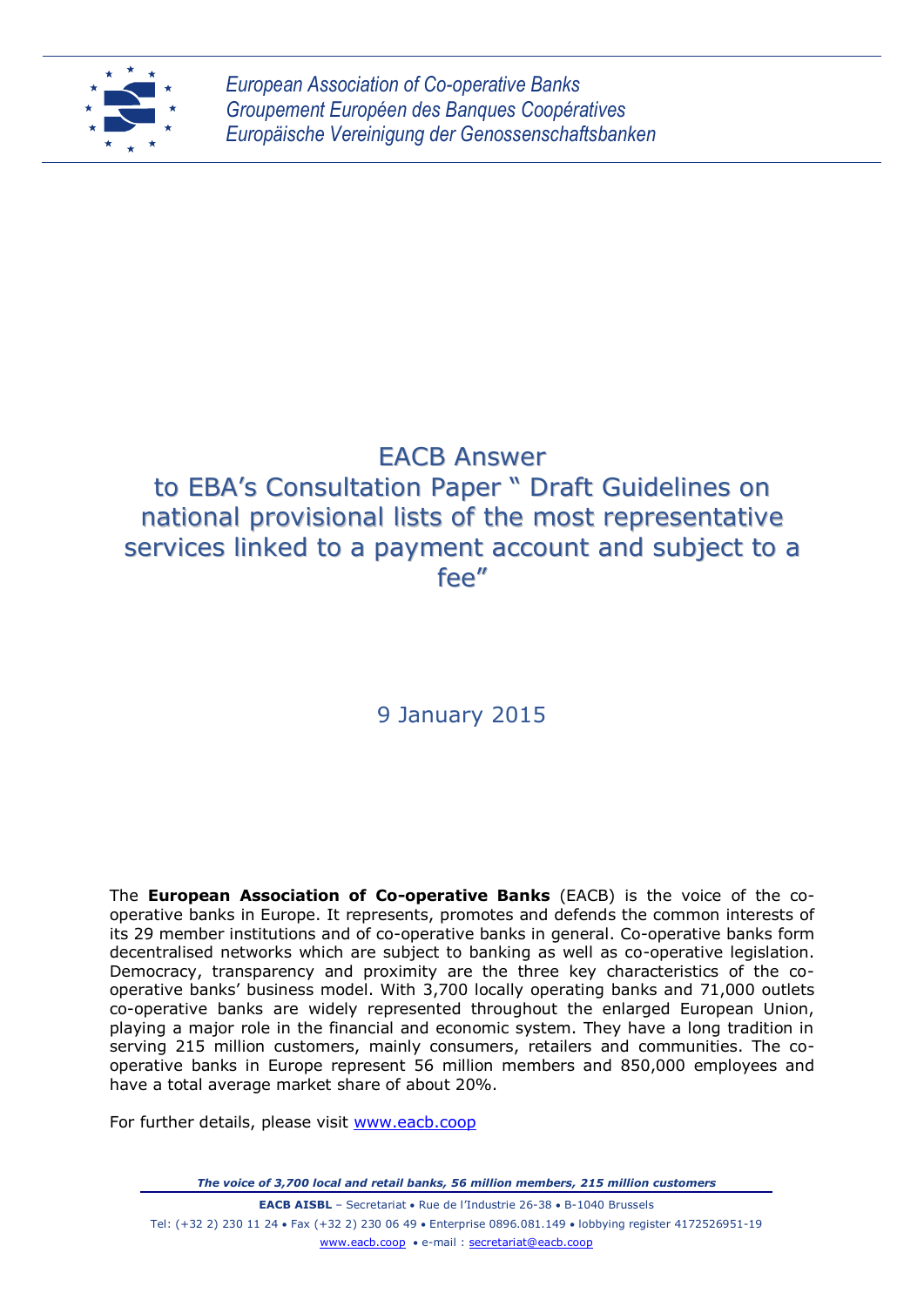

*European Association of Co-operative Banks Groupement Européen des Banques Coopératives Europäische Vereinigung der Genossenschaftsbanken*

## **General Remarks**

The European Association of Co-operative Banks (EACB) has followed with great interest the process leading to the adoption of the Payment Accounts Directive (PAD). In the context of the Directive's Chapter on Fee Transparency- and Comparability, it has been concerned with the workability of the final text and the possible unintended consequences of enhancing comparability (impoverishment of product offering).

To date, concerns remain with the timelines foreseen in the Directive (more specifically; the period of time between the moment from which the final implementing technical standards specifying the format of the Fee Information Document –FID- and the Statement of Fees –SoF- have entered into force and the moment they need to be effectively in use i.e. 9 months after their entry into force).

At the occasion of the publication of the EBA draft Guidelines on national provisional lists of the most representative services linked to a payment account and subject to a fee, and while recognizing that the Guidelines are in principle addressed to Member States' competent authorities, the EACB wishes to reiterate some of the arguments it has made on the PAD's provisions on transparency and comparability of payment account fees.

## **Question 3: Do you agree with the analysis of the cost and benefit impact of the guidelines?**

The national exercise of drafting provisional lists of most representative payment services will ultimately lead to the provision of a standardised fee information document ("FID") using (European) harmonised terminology, which is to enable consumers to compare different payment account offerings.

Such price comparison tool can indeed be relevant if consumers can also apply this tool to their national markets; familiarity with language and a certain set of payment services will remain an important factor on the basis of which consumers take their decision when it comes to switching/choosing a certain payment account offering.

It is thus important that national specificities are reflected in the final national list with most representative payment services.

A.

For this reason, the EACB would argue for **Option A2** ("considering criteria in addition to those mentioned in Article 3(2) of the Directive for the establishment of the list of most representative payment services" ) instead of the proposed Option A1 ("considering primarily the criteria mentioned in Article 3(2) of the Directive for the establishment of the list of most representative services, and only exceptionally any other relevant criteria"), as it would give competent authorities more discretion in their decision making. Going for the "maximum harmonisation" option (A1) entails the risk that certain services relevant to a particular market (e.g. cheques, e-invoicing), will be excluded from the final national list that will form the basis for the FID.

#### B.

The EACB agrees with the EBA that **Option B2** - allowing competent authorities to base their decision either on data available from existing, credible sources or from new data